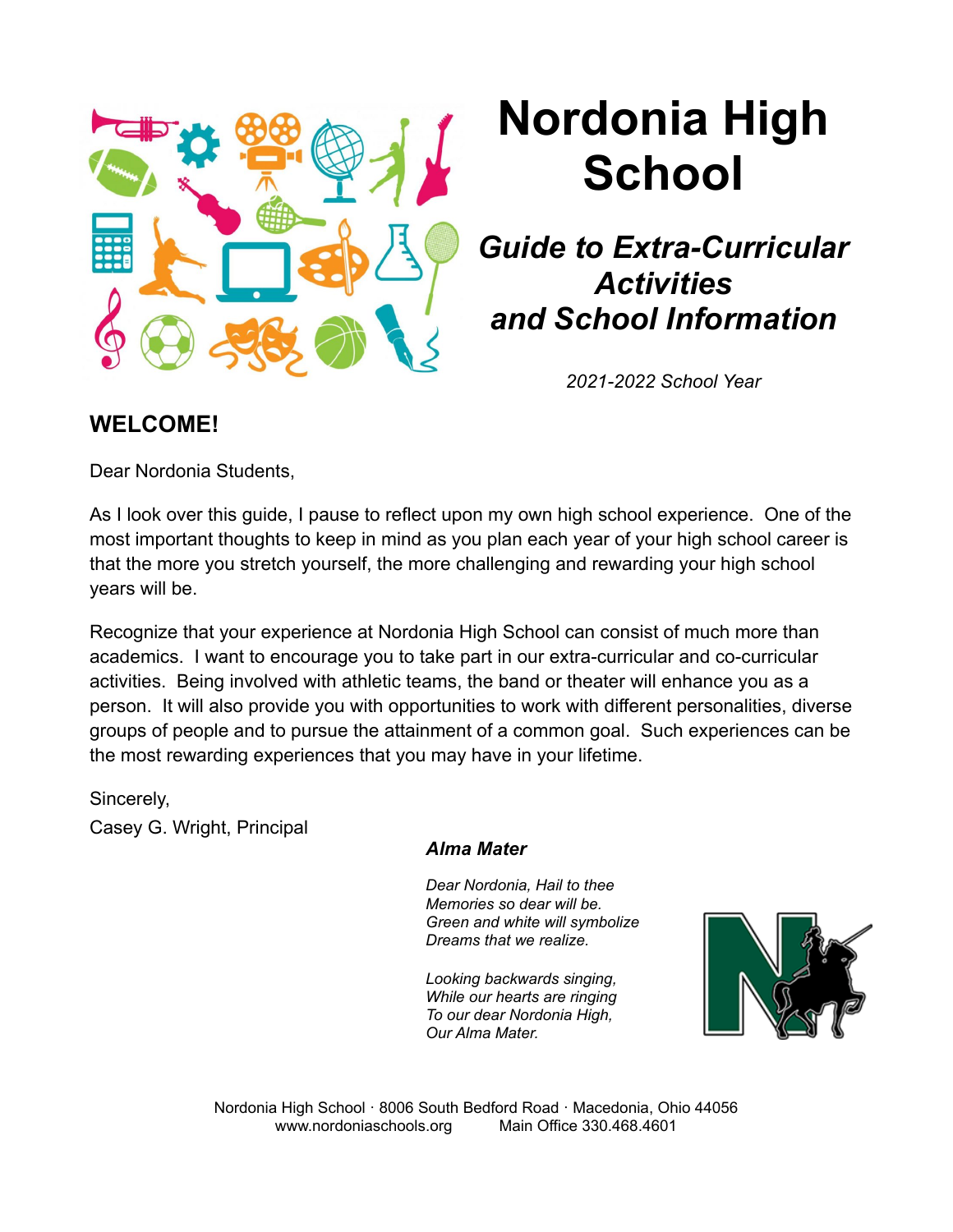## **School Counseling Program**

| <b>School Counselors</b> |                       | 9th Grade Nicole Seward    |
|--------------------------|-----------------------|----------------------------|
|                          |                       | 10th Grade Laura Zinke     |
|                          |                       | 11th Grade Courtney Wenzel |
|                          | 12th Grade Staci Ross |                            |
|                          |                       |                            |

The various school counseling services are designed to assist the individual student to make the most of his/her own abilities and opportunities while at NHS. The counselors value the opportunity to help each student and at all times maintain an "open-door" policy. When students need to see their counselor and request an appointment, an appointment will be scheduled as soon as possible. School counseling services are many and varied and include, but are not limited to the following:

- A. Course selection and scheduling issues
- B. Schedule changes
- C. Checking and monitoring graduation requirements
- D. Managing the tests and results required for graduation

E. Post-high school planning including processing college and scholarship applications,

managing transcripts, and many other post-high school planning activities

F. Set-up and management of special events: Financial Aid Night, the College Credit Plus program, Junior Planning Night, Academic Awards, Freshman Scheduling Evening, etc.

- G. Counseling students regarding issues that affect their academic progress
- H. Counseling individual students regarding personal issues, social/emotional needs

I. Working with students to establish a plan for college/career readiness

## **Community Intervention Coordinator (Deborah Wallace, Ph.D., LICDC)**

- Coordinates all prevention and intervention programs and curriculum related to drugs, alcohol, tobacco and violence.
- Programs include student support groups, tobacco education and cessation classes, insight classes, anger management and peer mediation.
- Works with students and families on an individual basis and networks with community agencies and school professionals.

## **Class Officer Election (Spring—10-12th grade, following Fall—9th grade)**

- Nomination forms are turned in to Mrs. Spellman
- Student must have a 2.5 average or above
- Recommendation from teacher required
- Elections take place at a class meeting

## **Class Advisors**

Freshman Class Advisor Julia Robey and Mary Carlo Sophomores Class Advisor Hope Walton Juniors Class Advisor **Heather Eckenrode** Seniors Class Advisor Cynthia Spellman and Matt Spellman

## **School Bookstore**

Located in the west hall near the cafeteria—offers supplies of paperbacks, notebooks, pens, pencils, and other school supplies. Open every day during lunch periods and periodically before school.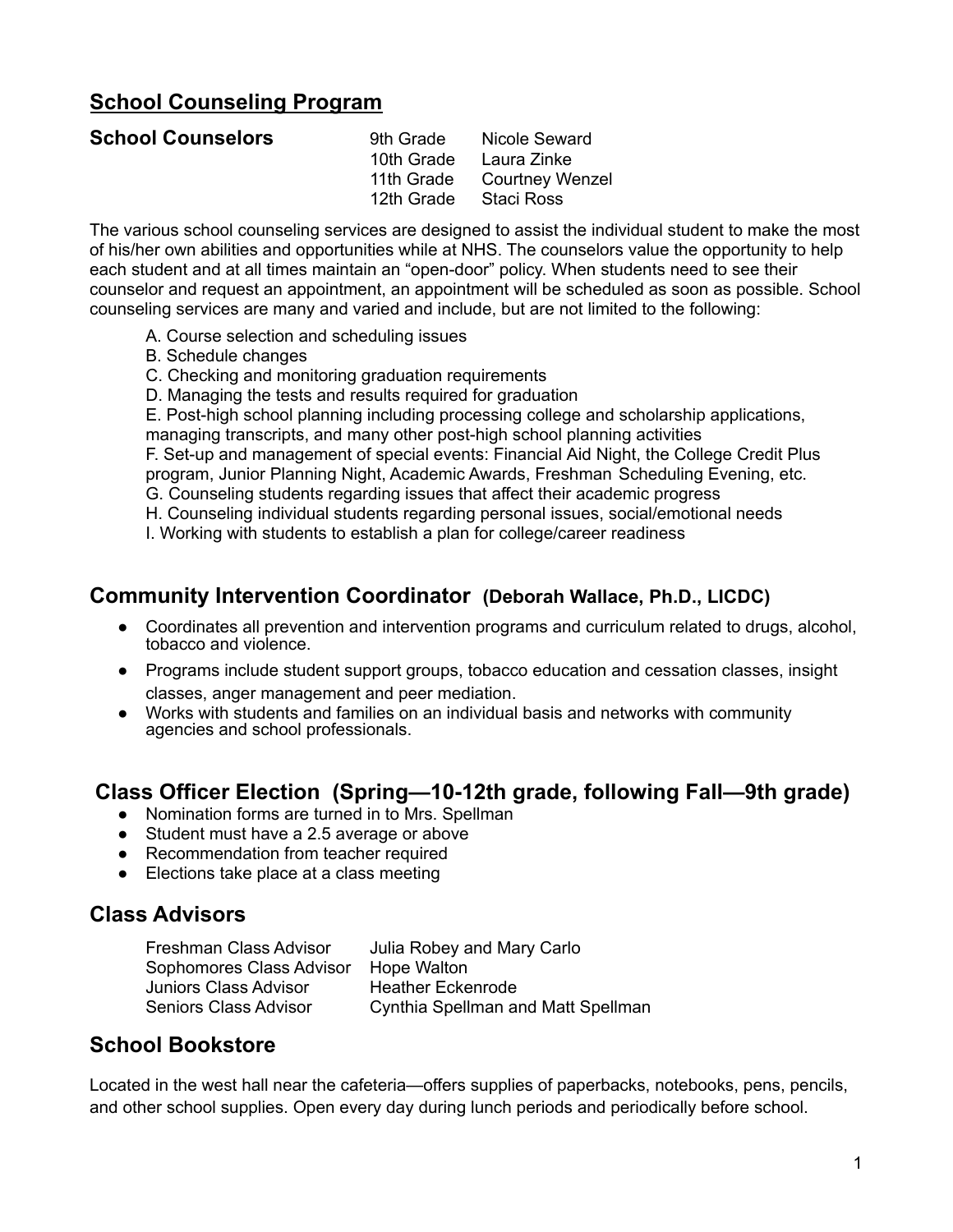## **Annual Traditions**

## **Freshmen Orientation**

Don't miss this opportunity to come to the high school, get information about the school year, walk your schedule and practice your locker combination before school starts!

#### **Homecoming**

Held in September/October and is sponsored by the Student Council. Alumni are celebrated at the football game Friday night and the Homecoming Court – nominated and voted on by each class—is introduced, and the Homecoming Queen and King are announced. Dance Saturday night.

#### **Halloween**

Dressing up for Halloween is a fun tradition at Nordonia High School.

#### **Point Break Tournament**

Each year, a charity Point Break Tournament is organized. Student teams compete for fun, bragging rights and to help a good cause.

#### **Veterans' Day**

On Veterans' Day, we invite veterans from our community to the high school to celebrate them, to remember those we lost and to thank them all for their service to our country.

#### **Winter Fest**

A community celebration of the arts, featuring music concerts and art by students grades K-12, community organization sponsored activities and the PTSA's Breakfast with Santa.

## **Winter Formal**

This dance is held late winter or early spring and is sponsored by the Junior class. Proceeds go to their prom.

## **Knight of Games**

Have you always wanted to be on a Game Show or maybe you wanted to be part of the audience? Do you love the fun and excitement of a game show? Then the Knight of Games is for you! So be watching for information on how to participate! Sponsored by Nordonia Youth to Youth.

## **Spirit Week**

This Student Council sponsored event is held in January or February, and asks "Which class has the most spirit?" We also collect food for the Emergency Assistance Center. Each day has a theme and a pep assembly features a class lip sync contest. The week culminates with a pep assembly, obstacle course and an announcement of the winner.

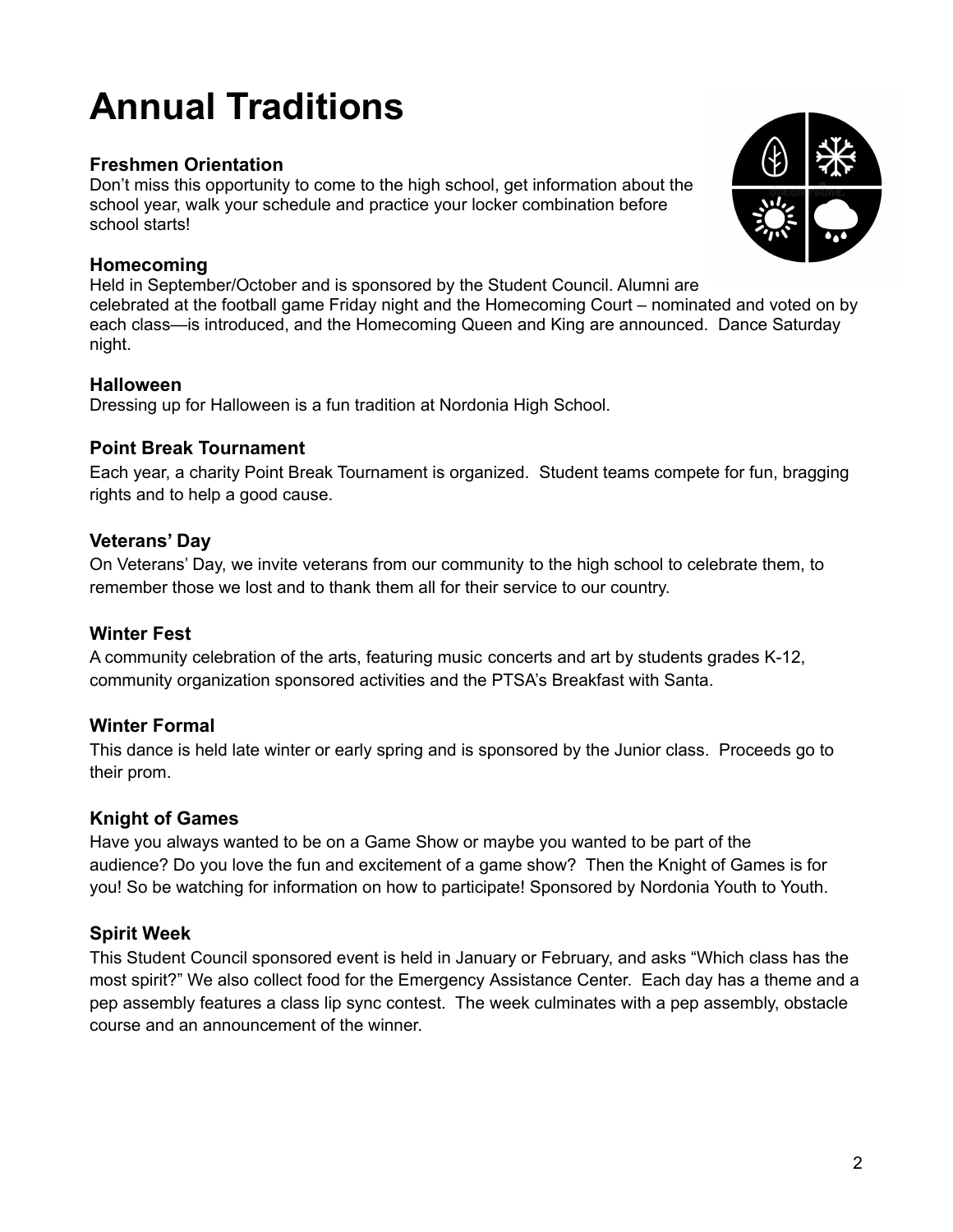## **Spring Musical**

The Drama Club's mainstage musical production occurs every spring, usually in April. It takes the combined dedication of over 100 high school students to pull together the show using the hard work of our onstage actors, and behind the scenes crews, technicians and musicians. The spring production is also a participating production with the Dazzle Awards through Playhouse Square each year!

## **Physics Day**

Physics students go to Cedar Point to study the scientific principles of roller coasters.

## **Pi Day**

Pi is the symbol for the ratio of the circumference of a circle to its diameter. Pi Day is celebrated by math enthusiasts around the world, and at Nordonia High School, on March 14th.

## **Prom and After–Prom**

Prom is a dinner-dance for Seniors and their guests held in May at a place chosen by the Senior Class Officers. After the dance, seniors and their guests are invited to the high school for After-Prom games, food, and fun sponsored by the After-Prom committee.

## **Senior Farewell**

A cook out and final farewell for graduating seniors. You did it!

\*\*\*\*\*\*\*\*\*\*\*\*\*\*\*\*\*\*\*\*\*\*\*\*\*\*\*\*\*\*\*\*\*\*\*\*\*\*\*\*\*\*\*\*\*\*\*\*\*\*\*\*\*\*\*\*\*\*\*\*\*\*\*\*\*\*\*\*\*

## **The IMC - Much More than a Library**

**IMC = Instructional Media Center**

*Open 7:00 a.m.-2:45 p.m.*

## **ONLINE RESOURCES**

We offer many online resources for you including our INFOhio databases and at least fifteen other databases for research projects. They can be accessed at school as well as at home. Remember that using search engines such as Google is not the best way to find the most reliable and current information! Find the IMC Research Portal information under the Students tab on Nordoniaschools.org website.

## **KNIGHT READERS BOOK CLUB**

Take a welcome break from your textbooks and study to read and discuss a book (or eBook). The Knight Readers Book Discussion Group meets regularly throughout the school year. We discuss enjoyable and unforgettable books from all types of genres. We meet after school at the IMC once per month. If you are interested in joining us please see Mrs. Wojtecki, our District Librarian, in the IMC for upcoming dates and times. Even if you can only make it to one or two meetings per year-feel free to come! Make time for pleasure reading this year and keep your schedule open for the Knight Readers Book Discussion Group!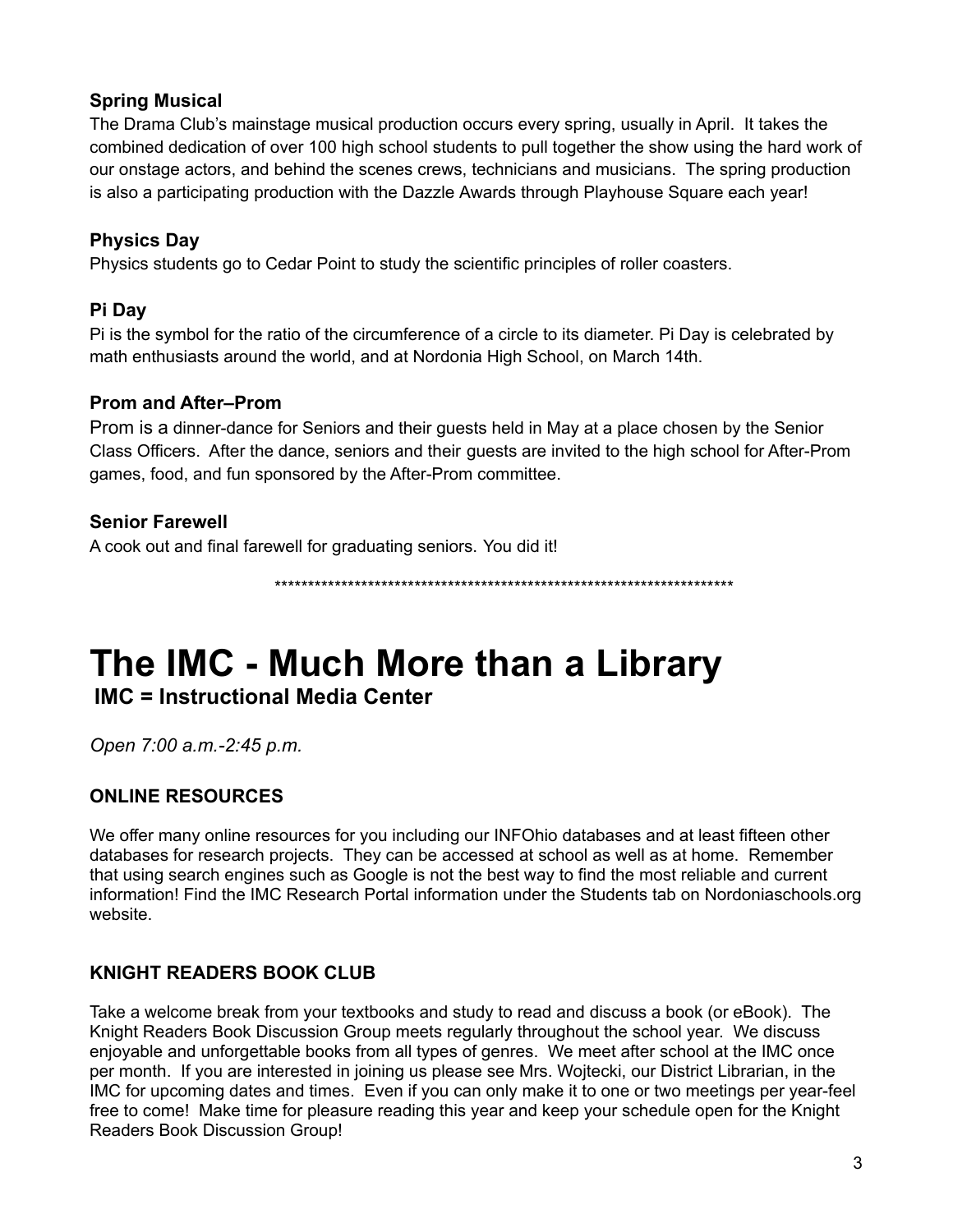## **Activities A-Z**

#### **After-Prom**

#### **Parents provide a safe, fun, "chemical free" party after the prom**

A Nordonia tradition where seniors and their guests enjoy games and activities after the prom. The event runs from 12 a.m.– 3 a.m. at NHS.



Parent volunteers are encouraged to assist in the planning of the event. After Prom is financed totally by donations and fundraisers. Parents decorate, help with fun games and chaperone.

#### **Art Club**

#### **Is there a Van Gogh at your house?**

Enrich yourself in the visual arts! Open studio time for students to work on their own projects with teacher input. Projects decided by group, field trips to galleries/museums. Students meet Fridays after school until 3:30 pm 1-2 times a month. Starts in October.

#### **Athletic Boosters**

#### **Support your athletes!**

An organization whose purpose is to assist in raising funds to be used for the improvement of the athletic program and facilities of the NHCSD. The group strives to be a positive influence for the community at large and support our athletes during their school year. The group meets the 2nd Monday of each month at 7pm in the Cafeteria.

#### **Band Aides**

#### **Band parents unite!**

Band Parents come together to raise funds, chaperone, assist and organize competitions, provide snacks, take care of uniforms, fundraise for band trips and camp and help our band be awesome! Meetings are held on the 1st Monday each month. For more information, visit www.nordoniaband.org.

#### **Band, Concert & Wind Ensemble**

#### **A 'notable' ensemble**

Entrance to these ensembles are through group and individual chair placement auditions. Students study the most current and classic band literature. Bands participate in Ohio Music Education Association sponsored contests.

#### **Band, Jazz**

#### **If you love music and "All That Jazz" this is the group for you!**

The group studies the best jazz music. Solo improvisation is explored. Meets after the school day ends. Membership is by audition only. Members must have full membership in the regular Band program.

#### **Band, Marching**

#### **Be a member of the Nordonia Lancer Marching Band!**

The students meet in July to begin practice for the fall football and competition seasons. Members must be established instrument players. The marching band competes in OMEA sponsored band competitions. Must have the recommendation of the middle school band director. New students must audition with directors for permission to join the band.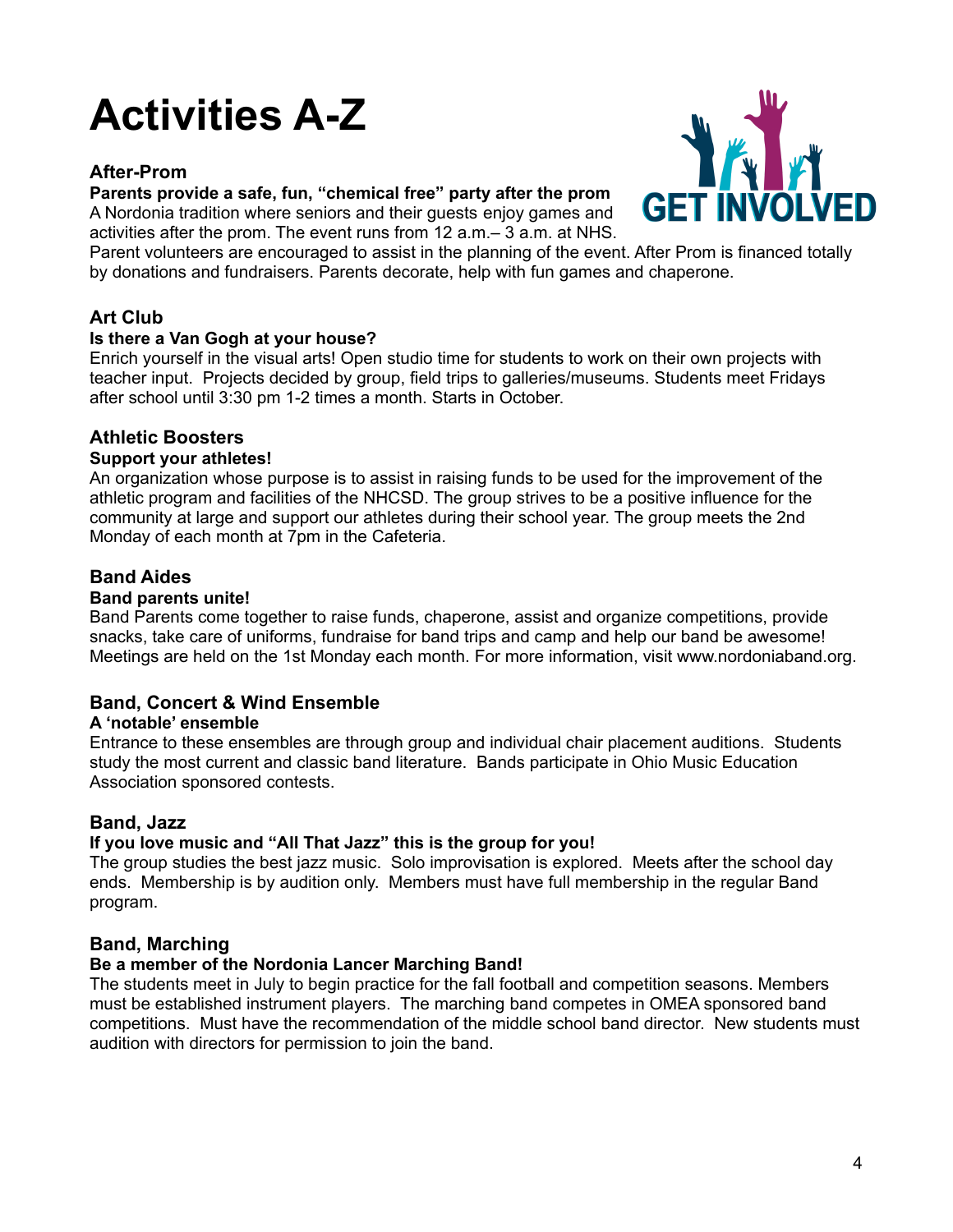## **Band, Color Guard**

#### **Wave that flag!**

Color Guard provides a colorful addition to the marching band. The group performs with the band using colored flags and dance movement. All color guard members must be a registered member of the Nordonia band program.

## **BUDS**

#### **Reach out to others!**

BUDS stands for Building Understanding of Disabilities Socially. This group plans and participates in activities with students with special needs to encourage social interaction, develop self-confidence and foster friendships. Some past activities have been game night, dinner and a movie, Halloween party, Christmas party, dances and more!

#### **Choir (Symphonic Chorale, Bel Canto & Vox Fortis) Do you sing like a (K)nightingale?**

Open to students who wish to perform choral literature of all styles. Our choirs perform four concerts each year, participate in OMEA Contests and tour to places such as New York City. Bel Canto is for treble (higher) voices and Vox Fortis is for tenor/bass (lower) voices. Symphonic Chorale is for mixed voices. Membership for Bel Canto & Vox Fortis are both Non-Audition. Simply sign up on your schedule and you are in! Membership in Symphonic Chorale is based upon auditions which are held in the spring of each year. Learn more at www.nordoniachoirs.com

## **Choir (A Cappella Groups)**

#### **Nordonia's answer to "Fame"!**

Synergy & Momentum are our a capella groups. They sing pop & jazz songs without musical instrumentation. They perform in school related, community and contest performances. These groups meet outside of school for credit. Membership in these groups are by audition. Students in these groups are also enrolled in one of the choirs during the school day as outlined above under "Choir". These groups take numerous trips throughout the school year and host an a cappella festival each year with professional musicians that come as far away as Los Angeles to work with them. Learn more at www.nordoniachoirs.com.

## **Choir (Nordonia Choral Boosters)**

#### **Help make the music happen.**

A fine arts booster club, Choral Parents plan and run fundraisers, provide care and maintenance of choir robes, provide meals/snacks and assist with performances. This group is 501c3 approved and meets on an as needed basis a few times each year. Learn more at www.nordoniachoirs.com

## **Computer Club**

#### **A "Bit" of everything to do with computers**

Do you like computers? Are you looking for like-minded people? Then Computer Club is for you! Join us for monthly meetings where we discuss, explore and share the newest computer ideas, gadgets and software.

#### **Drama Club**

#### **Everyone's a little bit** *dramatic***!**

Open to all NHS students. Meetings are held each fall at the start of school, typically on Tuesdays. The Drama Club produces the fall play and the spring musical, as well as our summer camps, which are run by our current Drama students and alumni. In addition to the onstage roles in our productions, Drama Club offers a variety of other areas for students to participate, including hair and make-up, costumes, backstage and set construction, pit orchestra and tech.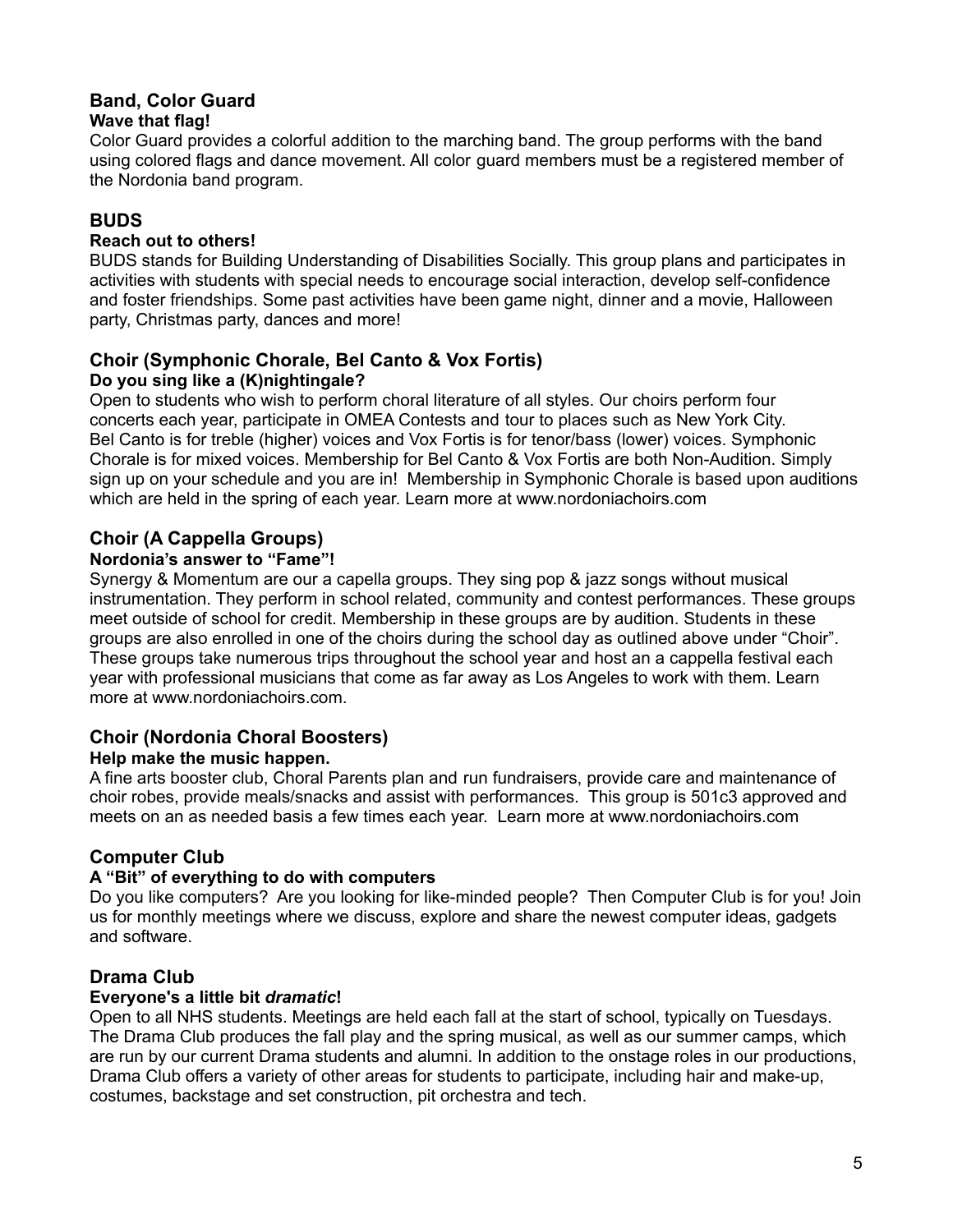#### **Drama, International Thespians**

#### **Cary Grant, Kathryn Hepburn, Julia Roberts, Tom Hanks; they all started somewhere!**

The International Thespian Society is an honor society for students who demonstrate commitment to theatre and the performing arts. Students earn membership through contributions and participation in Drama Club activities. Dedicated students can strive for Honor Thespian status. Inductions take place at our end of the year Drama Awards ceremony each May.

#### **Environmental Club**

#### **Lead the scene and keep it green.**

The club's goals are to create awareness of our impact on the environment, and to promote sustainability and minimize waste in everything we do. Ongoing activities include the recognition and promotion of Earth Day, the recycling and reuse of paper, plastics, batteries, and chemicals within and outside the schools, composting initiatives with community organizations, activism in evaluating alternative energy sources, and researching/debating climate change.

#### **Football Parents Club**

#### **Don't "pass" up the chance to support your team!**

This group provides for the needs of the football team with assistance from Athletic Boosters. Members run the T-shirt Shack, concession stands, arrange team picnics, provide the team with snacks, rehydrate during summer 2-a-day practices and furnish a high-carb meal on Friday afternoons.

#### **Girls Who Code Club**

#### **Building sisterhood and making an impact.**

A safe and supportive environment of peers and role models where girls learn to see themselves as computer scientists. Learn the concepts of loops, variables, conditionals and functions that form the basis of all programming languages.

#### **Interact Club**

#### **Service above self.**

Interact is a Rotary-sponsored service club that gives young people an opportunity to participate in fun and meaningful service projects while developing leadership skills and meeting new friends in the Nordonia community. The basic principle of the Rotary Interact is to help others. Projects will include community clean-up, planting flowers, and a variety of other projects.

#### **KC4K: Knights Caring for Knights**

#### **Lend the hungry a helping hand.**

The KC4K program is a student run organization that provides backpacks of food for families in need every weekend. Founded by the Bruno Family, KC4K distributes more than 50 backpacks each week, serving more than 90 students and their families. KC4K also provides snacks in district classrooms for students who may be hungry and maintains bins of food in each school lobby during the summer. If your family is in need of assistance please contact your School Guidance Counselor. Follow Knights Caring for Knights on Twitter at @KC\_4K.

#### **Leadership Council**

#### **A Roadmap to Success**

Leadership Council is made up of students wishing to be part of the school community seeking to make NHS a great place to grow & learn, but is less formal than Student Council. Students must have a 2.0 GPA and attend a leadership workshop. Meets once a month, communicates through Twitter and has a variety of sub-councils throughout the year.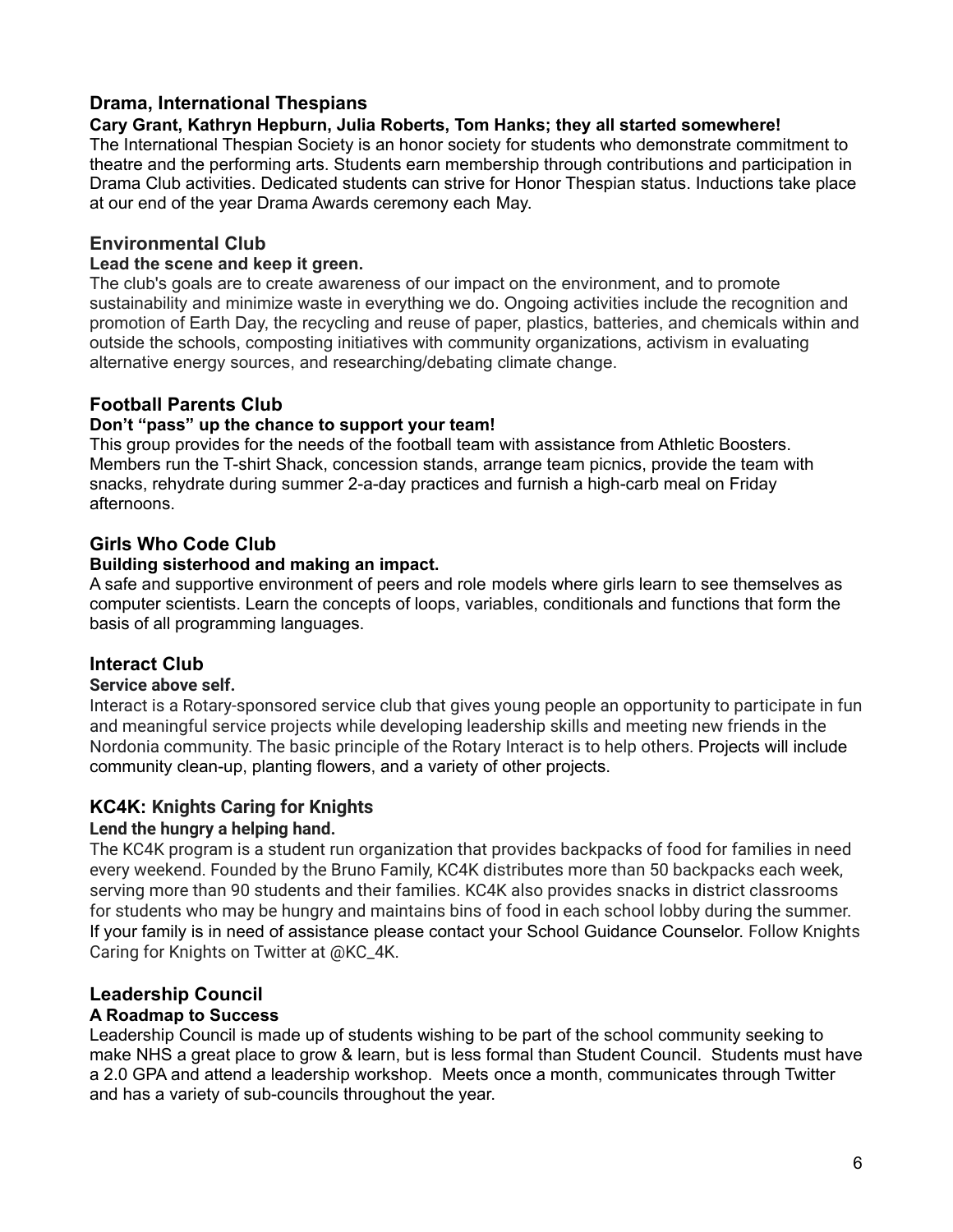## **Math Club**

#### **Are you a problem solver?**

Nordonia High School Math Club is open to all Nordonia High School students grades 9-12 and meets weekly after school throughout the entire school year to explore math topics, participate in math activities, and prepare for or compete in math contests. Students do not need to attend every week to be a member. Our mission is to encourage and enhance a love of math and problem solving.

#### **Media Production**

#### **Do you have a 'nose' for news?**

Open to students grades 10-12. Learn about journalism and media communication. Must sign up for the class. English teacher recommendation mandatory for enrollment. Participation in fundraising a must. Class size limited.

#### **Mental Health Ambassadors**

#### **There is no health without mental health!**

The Mental Health Ambassadors (MHA), are a group of HS students who are passionate about reducing the stigma of mental illness and improving the mental health of their peers. Students in this group are specially trained in recognizing signs of stress, depression, and anxiety and how to find resources and help for their peers. If you would like to join, you must fill out an application in the fall. If you are interested, please see Dr. Deb Wallace in the Guidance Office.

#### **Mock Trial**

#### **Do you love to watch Judge Judy? You'll love mock trial!**

Open to all students interested in court room drama. Students prepare to compete in a regional competition. Students are given a "mock" court case and can choose from a variety of positions to act out, such as lawyer, witness or bailiff. Students meet twice a week to prepare. Culminates with the competition in February.

#### **National Honor Society**

#### **Promoting scholarship, service, character, and leadership**

The National Honor Society (NHS) has limited membership. Eligible candidates have a 3.700 or higher cumulative GPA, are juniors or seniors, and have been enrolled in Nordonia Hills City School District for at least one full semester. Eligible juniors and seniors are notified each fall and receive directions on how to apply. Selection of members is based on scholarship, service, character, and leadership by a faculty committee.

#### **Nordonia High School PTSA**

#### **Parents, teachers, and students work together to make NHS Great!**

The PTSA works together to promote the welfare of students in home, school and the community. Our goal is to bring a closer relationship between the home and school, and to be an advocate for all students. Meetings are held the first Wednesday of each month at 7 PM in the Main Office Conference Room. Fundraisers are held to provide classroom grants, student scholarships, awards and programs for families. Learn more! Visit our website: www.nhsptsa.wordpress.com Like us on Facebook: www.facebook.com/NHSPTSA (Nordonia High School PTSA) and follow us on Twitter: [@NHS\\_PTSA](https://twitter.com/NHS_PTSA)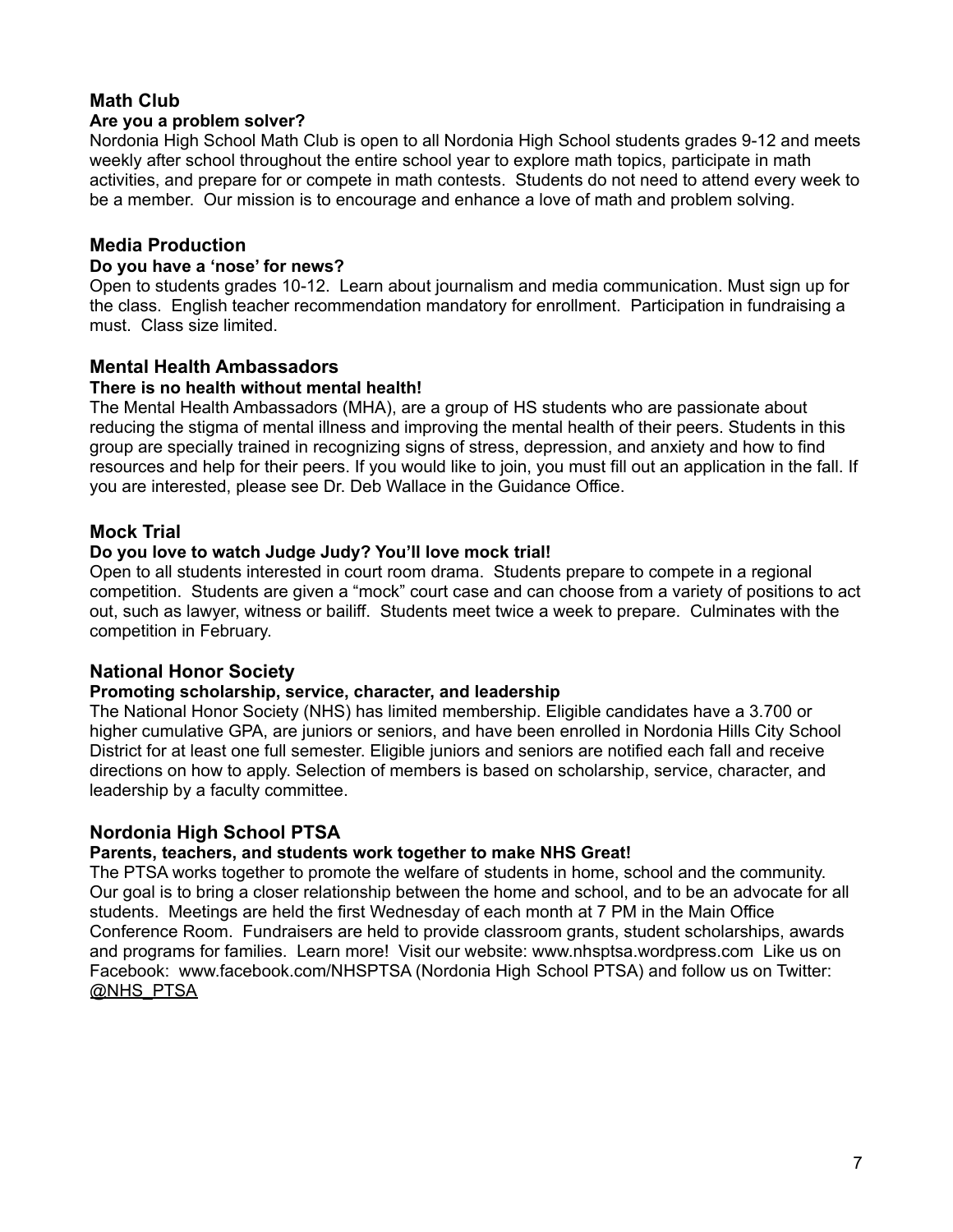## **NST3: Nordonia Students Today, Teachers Tomorrow**

#### **Ever consider teaching?**

Teachers are directly influential in a student's life. They want to ignite a love of learning and see an opportunity to help students further themselves. They support their educational aspirations and help with their emotional wellbeing. Recruitment for this club will begin in September. Student members will participate in activities, guest lectures and college visits for the entire school year.

## **Office Aides**

#### **Above and beyond the call of duty.**

Students assist the high school administrative offices by taking passes, completing small projects and running errands. Want to be an office aide? Keep those grades up! To qualify, your grades must not be below a "C".

## **Pep Club**

#### **One team, one mission.**

This group brings the spirit to NHS. It involves the Senior skin and paint squad and encourages pep and spirit at school events.

#### **Prom Fair**

#### **Great practice for Prom! Senior Girls and Guys!**

Try out modeling the latest fashions at the Annual Prom Fair traditionally held each January at Nordonia High School. The show is open to the public and is sponsored by the After Prom Committee. There is a nominal admission charge that benefits the Senior Class and After Prom. Preparations are starting now! We are in need of underclassman parent volunteers to assist in the planning and the evening of Prom Fair to help with wardrobe changes. All parents are welcome to assist! For more information, visit the After Prom link on the high school's home page.

#### **Robotics Club**

#### **Building a brighter future with robots.**

Students will be challenged to design, build, and program robots and compete for awards, while they also create a team identity, raise funds, hone teamwork skills, and advance respect and appreciation for STEM within the local community.

#### **Rox: Ruling our eXperiences**

#### **Girls, diversity and the future.**

ROX focuses on connection with other girls, confidence, and leadership. ROX is a place for girls to be supported by other girls, to learn to be strong and bold, and to make decisions, set goals, and plan for their futures. By invitation only.

#### **Science Olympiad**

#### **For those who enjoy science and competition!**

Students study a variety of science related topics including challenges of an academic nature, as well as building events. They compete in a series of multi-school competitions, as well as at the state and regional level. Students who compete in Science Olympiad can earn a Varsity Letter.

#### **World Language Club**

#### **Vamos a divertirnos!**

The Spanish Club is open to all students currently enrolled in a Spanish course. The Spanish Club provides the opportunity for students to experience additional Spanish culture, including music, food, dance, and movies once a month. Activities will be announced in Spanish class and over announcements. Activities may include la Tomatina, Día de los Muertos, dinner at a Mexican restaurant, salsa dancing, etc… Come join the club!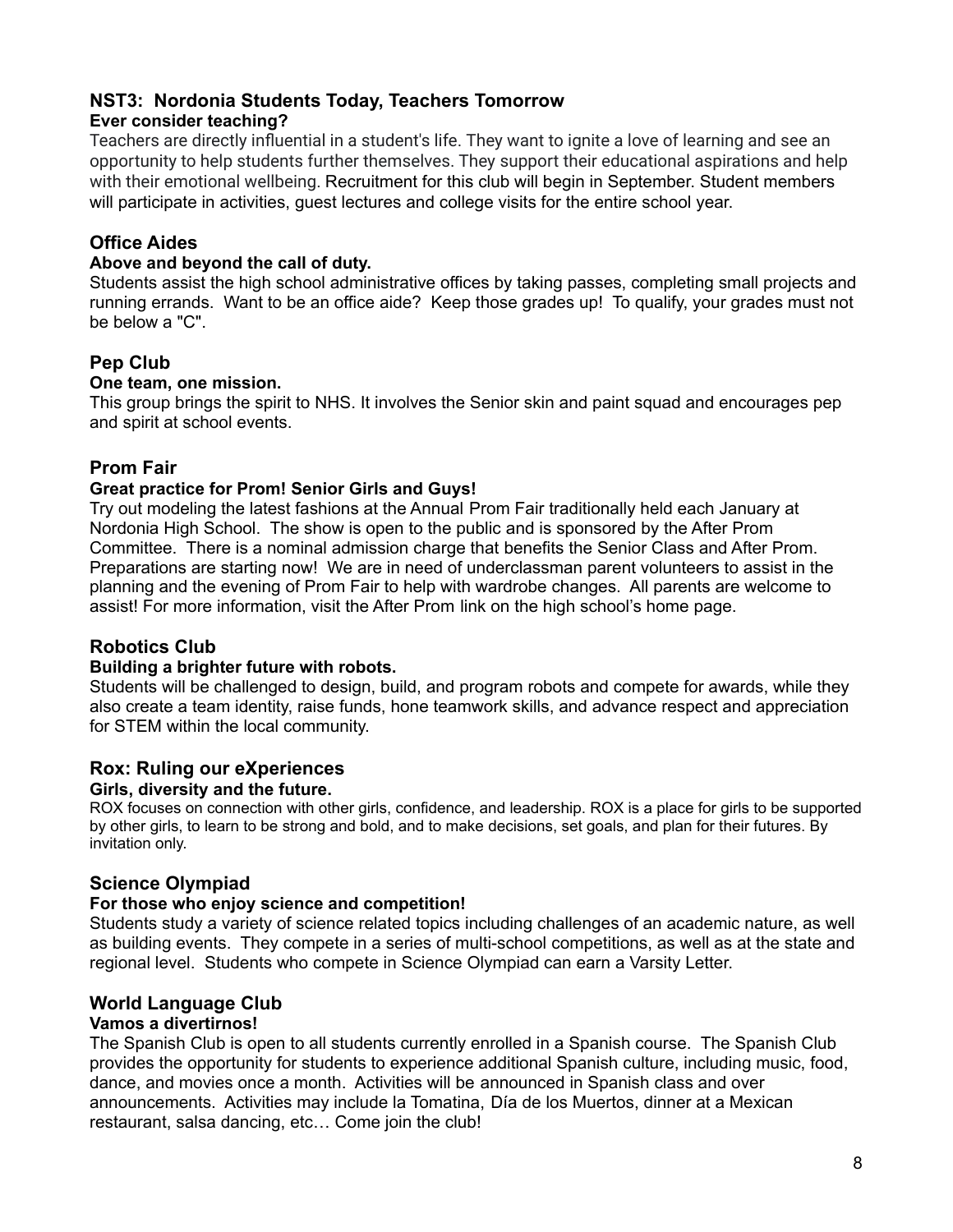## **Student Council**

#### **Future Leaders of America lead onward!**

Students must apply in May. Must have a 2.5 GPA and be evaluated by faculty. Students plan Homecoming activities, organize and run Spirit Week, run class officer elections, bloodmobile, Leadership Orientation (for 8th graders) and plan a Leadership Workshop. Meet daily during 4th period.

#### **Teen Dating Violence Prevention Ambassadors: The Date Knights**

#### **Love is respect.**

These  $9-12<sup>n</sup>$  high school students are trained by the Akron Children's Hospital and its School Health Service Department in crisis intervention and to act as resources for the student population in teen dating violence prevention. They are able to answer questions about the program and to guide students to other resources within the community. They plan events that inform the student body about healthy and unhealthy dating patterns. They are selected based on their leadership and communication skills.

#### **Varsity Club**

#### **Leadership is not a state of mind, but a way of life.**

Students who have lettered on a Nordonia team will receive an invitation to apply. This is an opportunity for these students to further develop their leadership skills by learning from local leaders, volunteering, and leading their own major event.

#### **Yearbook**

#### **Help make your memories last forever!**

Yearbook is open to students in grades 10-12. Keyboarding skill and experience with Word, Excel and Access are preferred but not required. Students should have at minimum a "B" average in their English class. To be selected, students must complete the Yearbook Staff Application. Students create and market **The Nordonian**, the high school yearbook, using desktop design programs, digital cameras and Photo-Shop. In addition, students are required to sell advertisements to local businesses and must occasionally attend extra-curricular activities.

#### **YouLead**

#### **Empowering students to become allies, advocates & agents of change.**

The Diversity Center of Northeast Ohio student programs promote understanding, respect, and inclusion through facilitated conversations, simulations, and hands-on activities. Grounded in Social and Emotional Learning, these series of workshops promote the development of self and social awareness, relationship skills, and self-management, and responsible decision making, and action. Throughout their participation in this series, YouLEAD participants are empowered with the awareness, knowledge and skills needed to be leaders in today's ever growing, diverse, and changing environments.

## **Youth 2 Youth (Y2Y)**

#### **Free to be me!**

Enrollment open to all NHS students. Students must sign a contract of abstinence from drugs, alcohol and tobacco. Many different fundraising and community service projects. The focus is on peer prevention and education about drugs, alcohol and tobacco. Group meets twice a month in the IMC on Tuesdays (7 pm - 8:30 pm).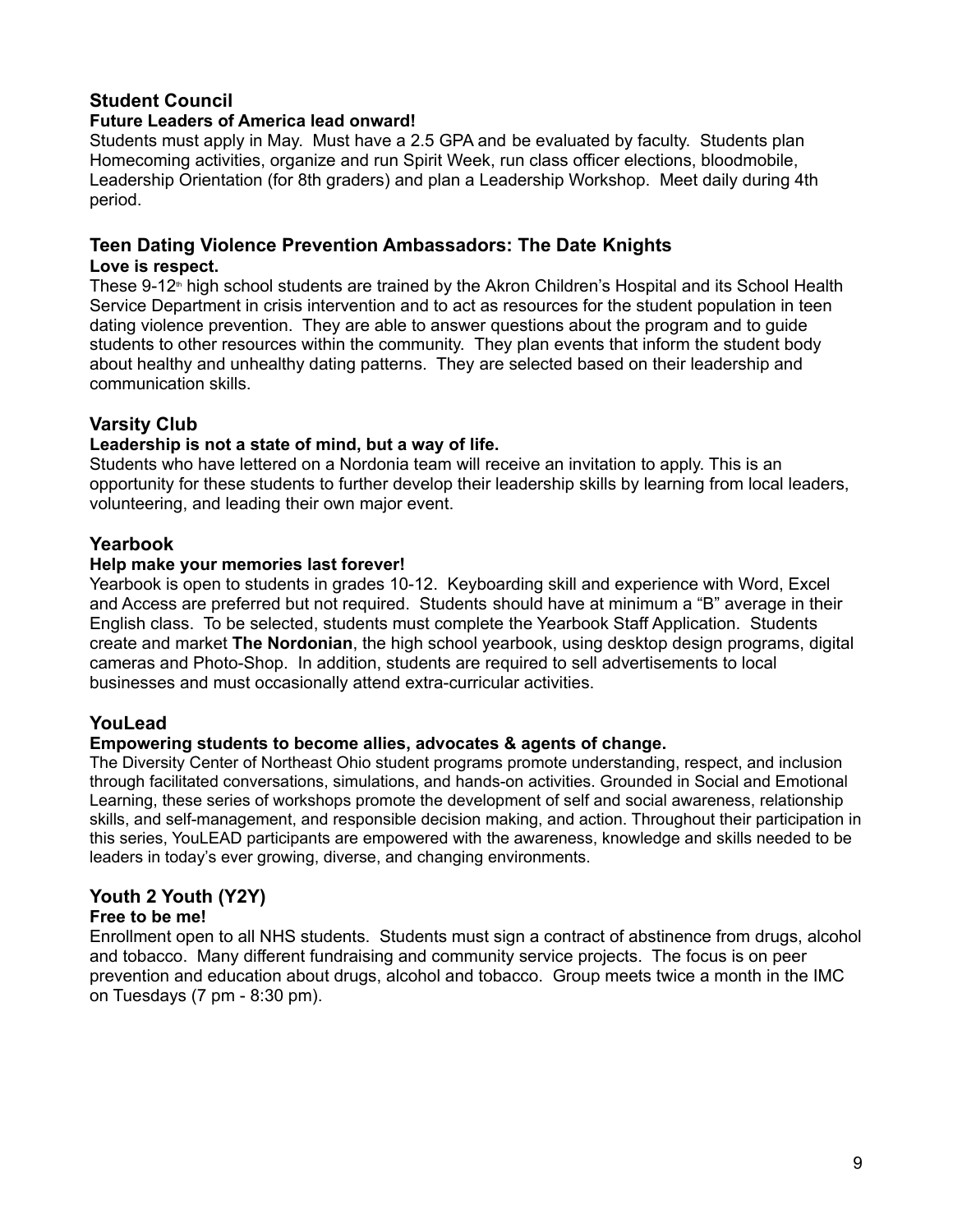# **HS Athletics ATHLETIC OFFICE 330.908.6000**

All student athletes must meet eligibility requirements set forth by the State of Ohio and adhere to the Nordonia H.S. Code of Conduct. Questions regarding rules and policies can be found in the Athletic Handbook. Athletic Contests are also held during Winter and Spring breaks and students are expected to be there. Fundraising for athletics is done through Athletic Boosters Club.

| <b>Fall Sports</b>   |          |                       |                                                                                                                                                                                                                             |
|----------------------|----------|-----------------------|-----------------------------------------------------------------------------------------------------------------------------------------------------------------------------------------------------------------------------|
| Cheerleading         | F, JV, V | Danielle Ricchino     | Try-outs in Spring. Teams practice in summer<br>and after school for football and basketball<br>squads. May attend cheering competitions.<br>Squad attends all games for their sport.                                       |
| <b>Cross Country</b> | Coed     | Mike Martin           | Practices start in August. Team practices 6 am<br>and after school. Season runs August thru<br>October.                                                                                                                     |
| Football             | F, JV, V | Jeff Fox              | Practices officially start in August but off<br>season conditioning begins in January. Team<br>has football camp in July. Season runs Aug.<br>through Nov. JV games are played on Sat.<br>Ninth grade plays Thurs. and Sat. |
| Golf - Boys          | JV,V     | <b>Scott Lawrence</b> | Students attend summer golf league.<br>Tryouts and practices start in August.<br>Season runs from August to mid October.                                                                                                    |
| Golf - Girls         | JV,V     | <b>Greg Harris</b>    | Play 3-4 times per week. Tryouts and practices<br>Start in early Aug. Season runs Aug.-Oct.                                                                                                                                 |
| Soccer - Boys        | JV,V     | Derek Mercer          | Practices start in Aug, AM and PM. After<br>school practice once school begins.<br>Season runs Aug.- Nov. There will be some<br>Sat. games. JV and Varsity travel together<br>2 games/wk.                                   |
| Soccer-Girls         | JV,V     | Les Gicei             | Practices start in Aug. AM and PM. After<br>school practice once school begins. Season<br>runs Aug.-Nov. There will be some Sat.<br>games. JV & Varsity travel together 2 games/wk.                                         |
| Tennis - Girls       | JV,V     | Ryan Vehar            | Practices begin in Aug. Matches and practice<br>after school once school begins. Season runs<br>Aug. thru beginning of Oct. When Varsity is<br>home, JV is away.                                                            |
| Volleyball - Girls   | F, JV, V | Tim Vasko             | Tryouts first full week of Aug. Season runs<br>Aug. to the beginning of Oct. V, JV,<br>Fr usually play consecutively, Saturday<br>Tournaments.                                                                              |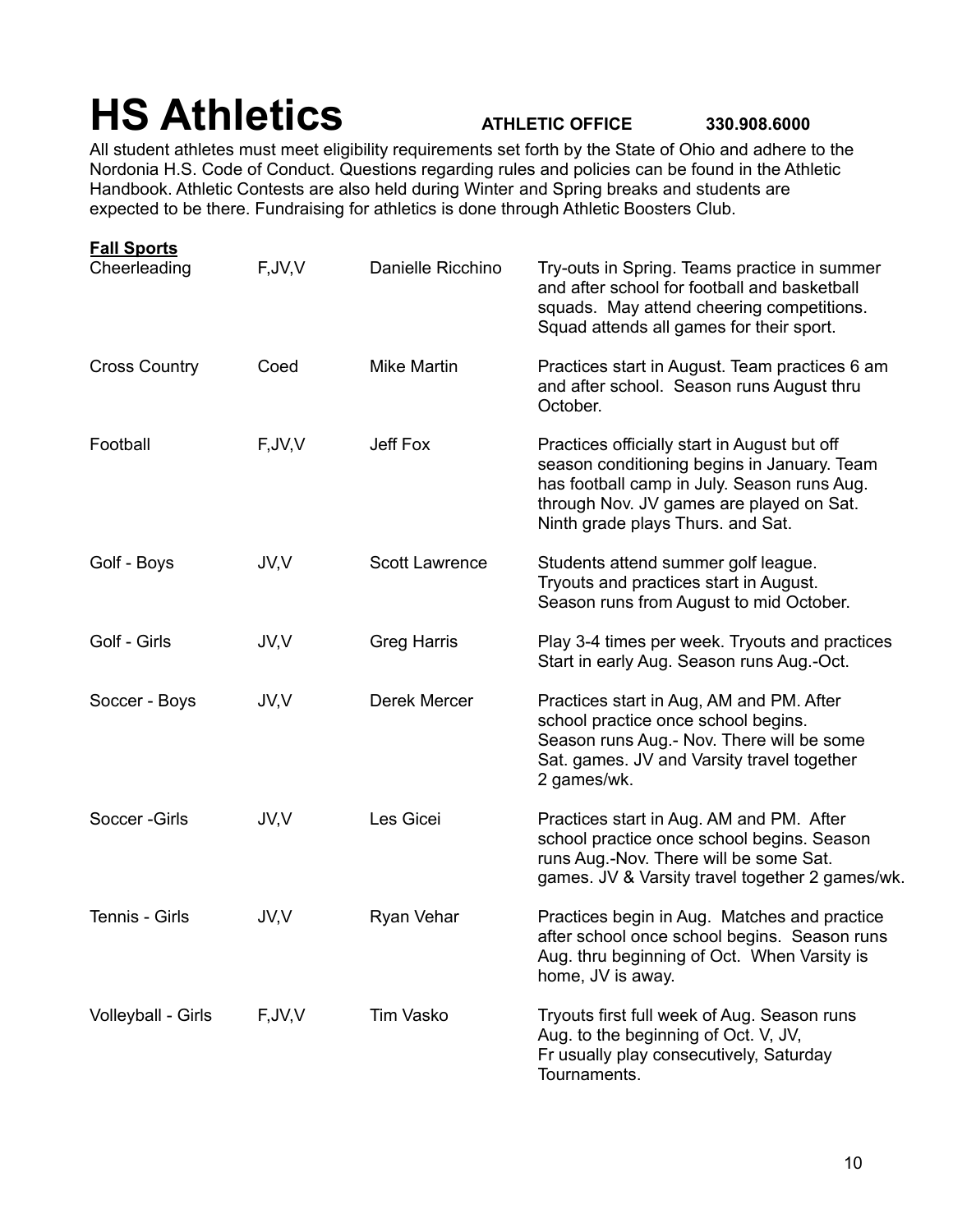| <b>Winter Sports</b><br><b>Basketball - Boys</b> | F, JV, V | Dominique Sanders                         | Conditioning starts in Oct. Season runs<br>Dec.- Feb; afternoon & evening practices.<br>May go to summer camp & play summer<br>League. Game days: Freshman- Tues. &<br>Thurs.; JV- Tues. & Fri.; Varsity - Tues. &<br>Fri. JV & Varsity usually travel together. |
|--------------------------------------------------|----------|-------------------------------------------|------------------------------------------------------------------------------------------------------------------------------------------------------------------------------------------------------------------------------------------------------------------|
| <b>Basketball- Girls</b>                         | F, JV, V | Julie Buckler                             | Practices start in Oct. Season runs Nov.-Feb;<br>AM & PM practices. May go to summer camp<br>& play summer league. Game days:<br>Fr- Tues & Thurs; JV/V- Wed & Sat.<br>JV/V usually travel together.                                                             |
| Bowling - Boys<br>Bowling - Girls                | ٧<br>V   | Ty Lachowsky<br><b>Larry Strimple</b>     | Tryouts in the beginning of Nov. Weekly<br>practices held Mon. & Thurs. PM at<br>Roseland Lanes 4-6 PM. League matches<br>weekday PM, Sat. tournaments.<br>Season runs Nov.- Feb.                                                                                |
| Cheerleading                                     | F, JV, V | Brenda Basch                              | Tryouts in Spring. Teams practice in summer<br>& after school. May attend cheering<br>competitions. Squad attends all games for<br>their sport.                                                                                                                  |
| Hockey                                           | V        | <b>Rich Cinalli</b>                       | Practice officially starts in Nov. Conditioning<br>program begins in Sept. with skating at<br>Gilmour HS & lifting at NHS. Games run<br>Nov.-Feb.                                                                                                                |
| Swimming<br>Diving                               | V        | <b>Glenn Yorkievitz</b><br>Andy Pohlmeyer | Official season starts in Nov. Practice every<br>day 3:30-5:30 PM Macedonia Rec. Center.<br>Season runs Dec.- Feb. 1-2 meets/week.                                                                                                                               |
| Wrestling                                        | JV,V     | <b>Jason Walters</b>                      | Official practice starts in Nov. Practices are<br>after school. Season runs Dec.- early Feb.<br>Meets usually are scheduled for Thurs., Fri.<br>& Sat.                                                                                                           |
| <b>Spring Sports</b><br><b>Baseball - Boys</b>   | F, JV, V | Drew Hoisington                           | Conditioning starts in Dec. Tryouts/practices<br>start in March. Practices held before/after<br>school. Practice begins Feb. Season runs<br>late March-May.                                                                                                      |
| Softball - Girls                                 | JV,V     | Marissa Rizzo                             | Conditioning begins in Jan. First practice<br>starts end of Feb. Season runs late March-May.                                                                                                                                                                     |
| Tennis - Boys                                    | JV,V     | Ryan Vehar                                | Practices begin in March after school.<br>Season runs late March-May.                                                                                                                                                                                            |
| Track - Coed                                     | JV,V     | <b>TBA</b>                                | Official practices start in March after school.<br>Season runs late March-beg. of June.                                                                                                                                                                          |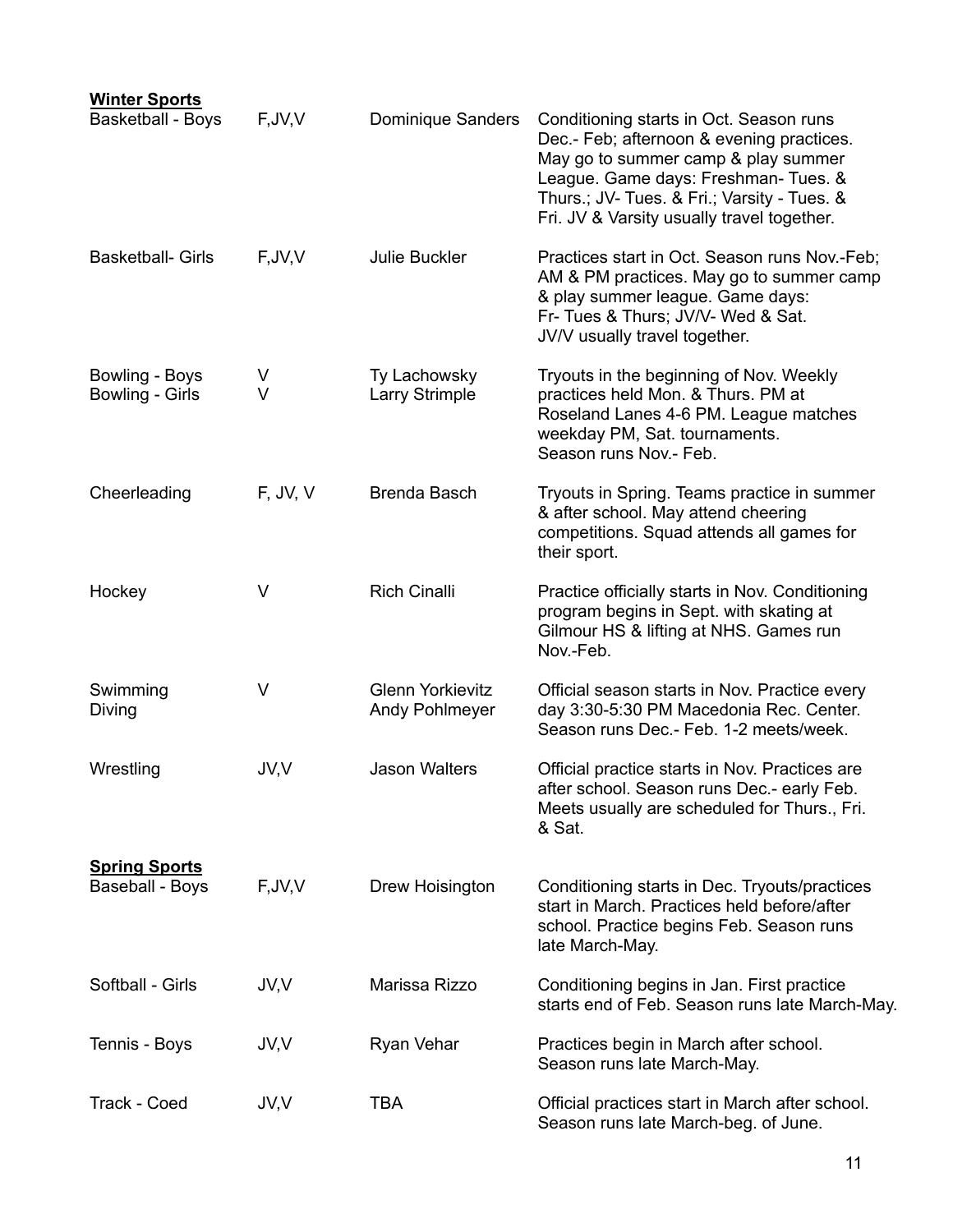# **FAQ: Who, What, Where and How?**

## **Who?**

|              | Who do I see if there's a problem with my schedule?  | Your School Counselor                                                                                                                                                                                                                    |
|--------------|------------------------------------------------------|------------------------------------------------------------------------------------------------------------------------------------------------------------------------------------------------------------------------------------------|
|              | Who do I see if my locker won't open?                | The Front Office staff                                                                                                                                                                                                                   |
|              | Who do I see for report card questions?              | Your classroom teacher                                                                                                                                                                                                                   |
|              | Who will help me if I need extra classroom help?     | Teachers are available every period of the<br>day to assist when you need academic<br>support. You can find a copy of the schedule in<br>the Guidance Office and in every classroom.                                                     |
| <b>What?</b> |                                                      |                                                                                                                                                                                                                                          |
|              | What if I don't feel well or I get injured?          | Obtain a pass from your teacher and report<br>to the Health Clinic.                                                                                                                                                                      |
|              | What is an IMC?                                      | It's our Library (Instructional Media Center)                                                                                                                                                                                            |
|              | What if I can't find my classes?                     | You will be given a map and be able to tour<br>the building, but don't be afraid to ask for help.                                                                                                                                        |
|              | What if I miss a day of class?                       | See specific attendance procedures in<br>the Student Handbook.                                                                                                                                                                           |
|              | <b>Where?</b>                                        |                                                                                                                                                                                                                                          |
|              | Where do I sign out for a doctor's appointment?      | See the attendance secretary in the<br>Front Office for a pass. For a more detailed<br>explanation check the Student Handbook.                                                                                                           |
|              | Where do I buy football tickets?                     | In the cafe during lunch periods on Fridays.                                                                                                                                                                                             |
| How?         |                                                      |                                                                                                                                                                                                                                          |
|              | How can I keep track of my grades?                   | Check grades daily through Progress<br>Book online. A link is<br>https://parentaccess.neonetda.org provided on<br>the district website. You can obtain your<br>password online, from your first period teacher<br>or Guidance Counselor. |
|              | How do I call attendance to report being off school? | Please have your parent/guardian call<br>the attendance line by 9:00 AM. It is available<br>24 hours per day. (330) 908-6160                                                                                                             |
|              | How often do we have finals?                         | Finals are taken at the end of the first<br>and second semesters. We have abbreviated<br>class schedules that week. Watch for more<br>details next year!                                                                                 |
|              | How do I know what's going on at school?             | Listen to announcements, check the<br>district website and read the newsletters<br>published online monthly. Get involved with<br>the PTSA! Check out their website for more<br>information: http://nhsptsa.wordpress.com/               |